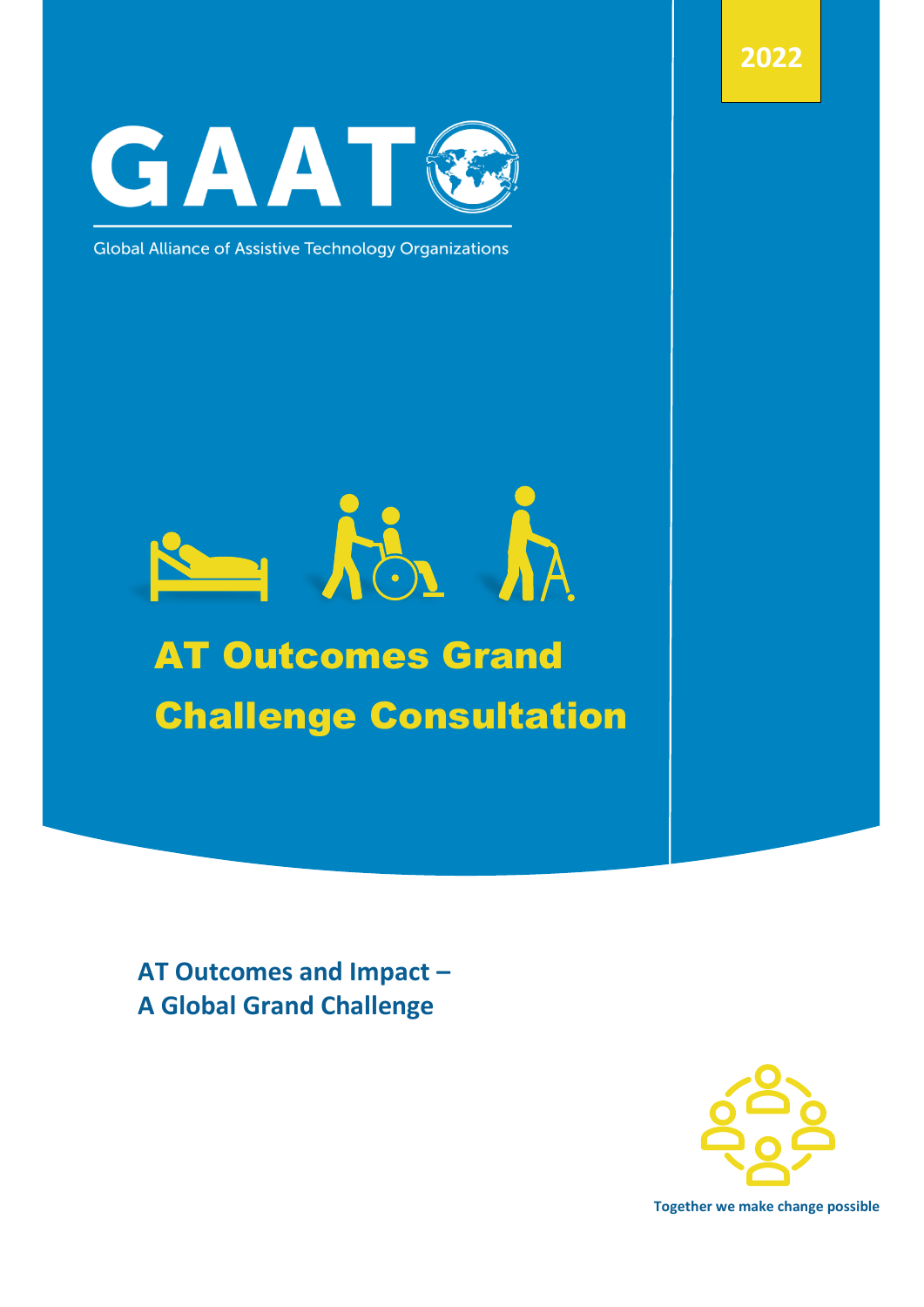## **Table of Contents**

#### Documented by

Dr Natasha Layton & Dr Emma Smith

© GAATO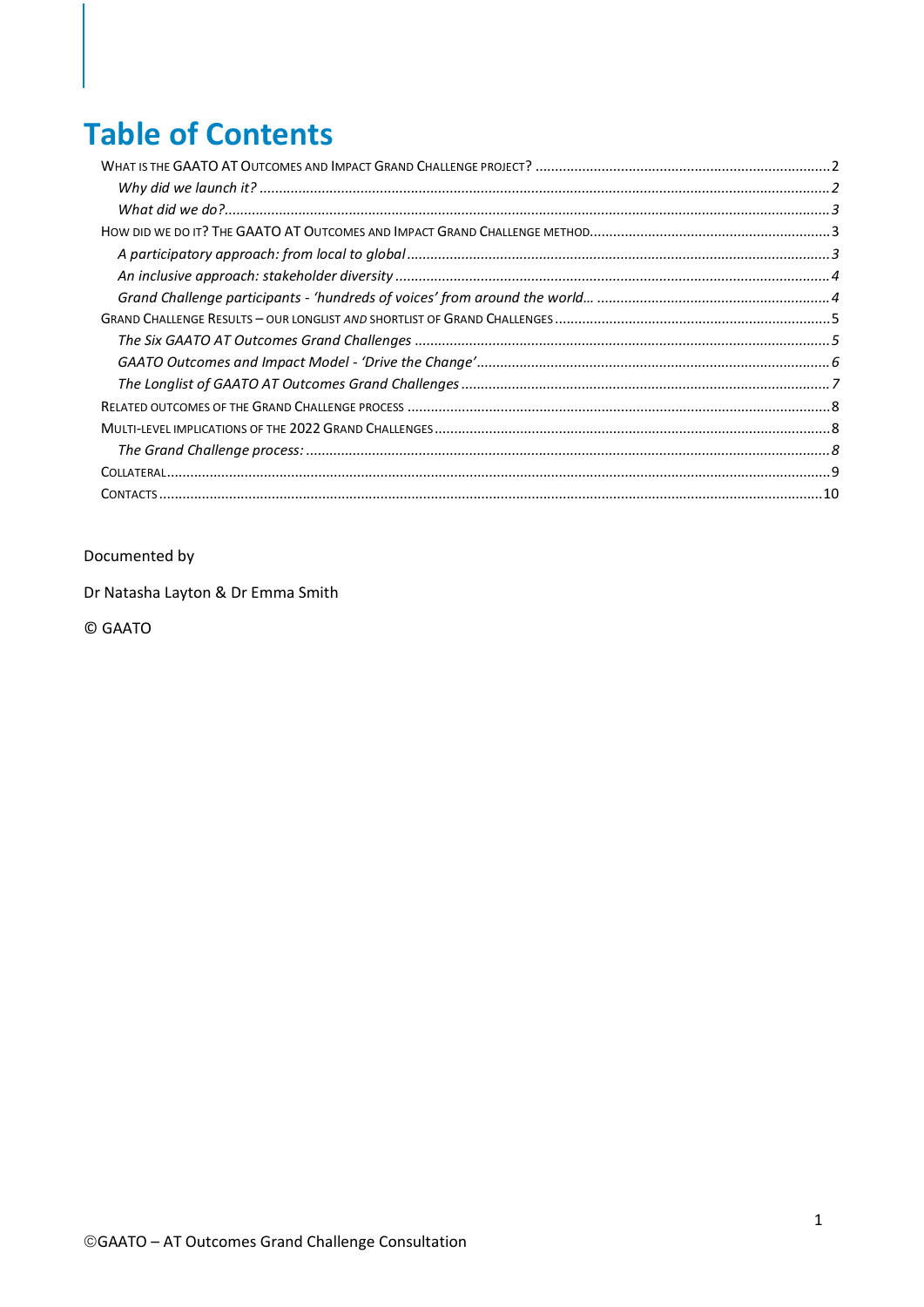# <span id="page-2-0"></span>**What is the GAATO AT Outcomes and Impact Grand Challenge project?**

Leading up to the Global Report on Assistive Technology, the Global Alliance of Assistive Technology Organisations (GAATO)<sup>1</sup> invited stakeholders from around the world to share views on AT Outcomes and Impacts through a Grand Challenge process. We aimed to identify and clarify the set of current challenges that needed to be addressed to successfully measure assistive technology outcomes and impact at the individual, community, local, national, and global level.

#### <span id="page-2-1"></span>**Why did we launch it?**

With growing recognition of the needs of people with disabilities, there is a corresponding recognition of increased need for assistive technology interventions. However, best methods for implementing assistive technology interventions remain poorly documented and there is limited evidence of best practice.

Consequently, it is difficult to establish comprehensive best practice guidance for the range of stakeholders engaged in assistive technology provision. Policy makers and assistive technology personnel, providers in the supply chain, product designers and manufacturers, and most importantly to people who need assistive technology and services themselves, need documented outcomes and impact of assistive technology to make better decisions.

Each of these stakeholders has unique needs for outcomes and documented impacts, but the complexity of the range of stakeholders, and of the interventions themselves, has proven to be challenging to measure and document. These challenges exist at every level – local, national, regional, and global.

It is time for the assistive technology field and all its stakeholders to raise our voices together to improve access to assistive technology for all. Naming the top challenges for defining, acquiring, documenting, and using assistive technology outcome and impact evidence which:

- Prioritises the voices from countries and regions and raises awareness of these voices globally.
- Provides a focus for researchers, funders, and others to prioritise efforts.

Sets out baseline challenges against which we can measure change and improvement.

Directs stakeholder collaboration – if there are solutions to the challenges best met across stakeholders, let's work on them together.

<sup>1</sup> [www.gaato.org](http://www.gaato.org/)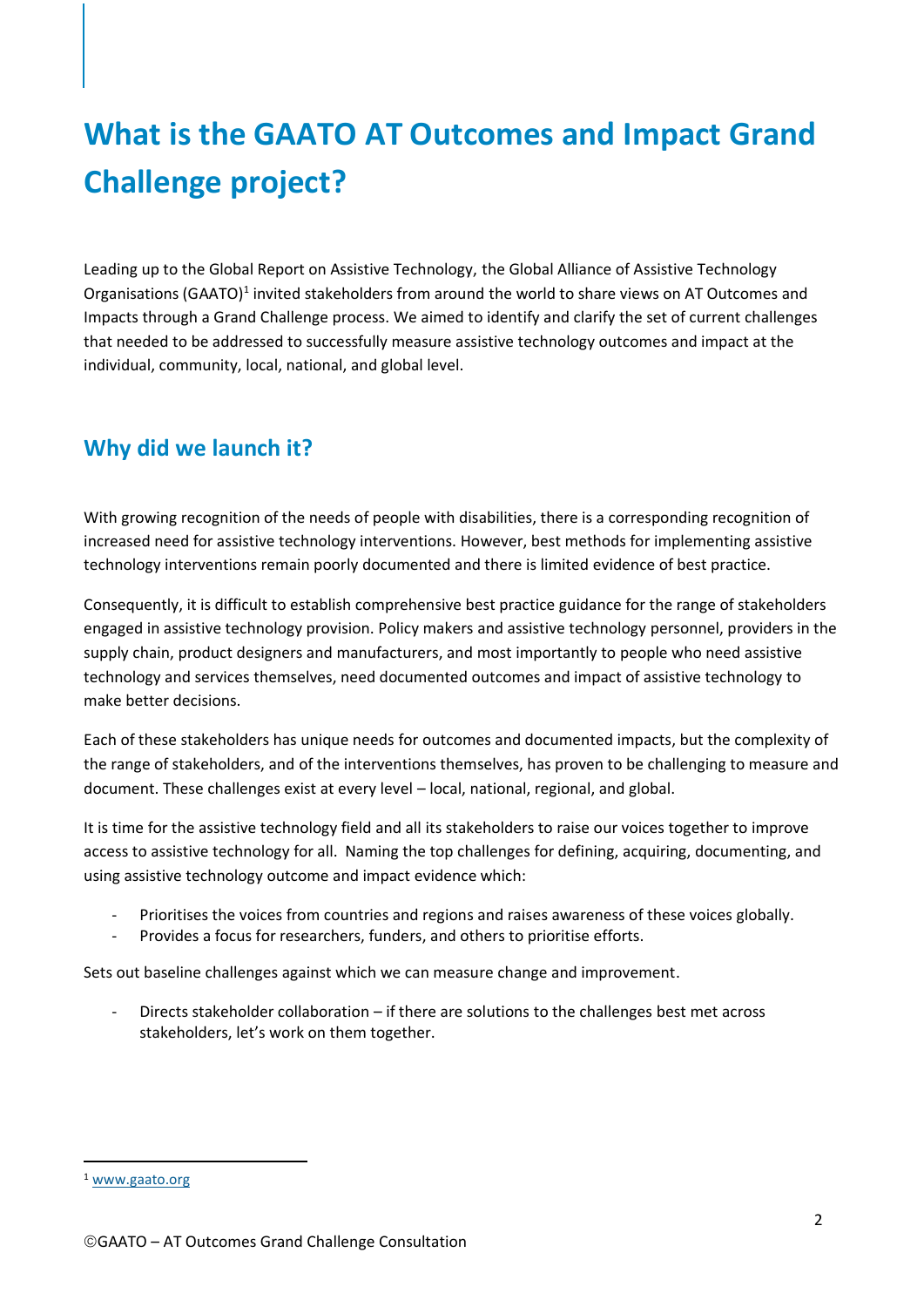#### <span id="page-3-0"></span>**What did we do?**

Informed by the WHO 'P' AT system model (Fig. 1) and across global 'places', we invited AT users and personnel involved in AT products, provision, policy and procurement, considering the full diversity of stakeholders who might be involved in promotion, partnership, and impact on the pace of change in AT.

Participants exchanged experiences and challenges encountered in measuring and evaluating AT Outcomes and Impacts. We used a global consultation process to consolidate and further refine those challenges.



*Figure 1. Diagram of the World Health Organization AT system model.*

# <span id="page-3-1"></span>**How did we do it? The GAATO AT Outcomes and Impact Grand Challenge method**

#### <span id="page-3-2"></span>**A participatory approach: from local to global**

**Regions first:** Our collaborative consensus method was in-depth, involving 4 hours of focus-group type consensus building using online democratic voting software. We started with individuals, in regions, in their preferred language and timezone. We asked: *what do you think are major gaps or challenges in the area of Assistive Technology OUTCOMES.* The top priority areas were then discussed and put forward.

Content analysis coding by three independent practitioner/academics synthesised the 109 outcome statements into a longlist of 39.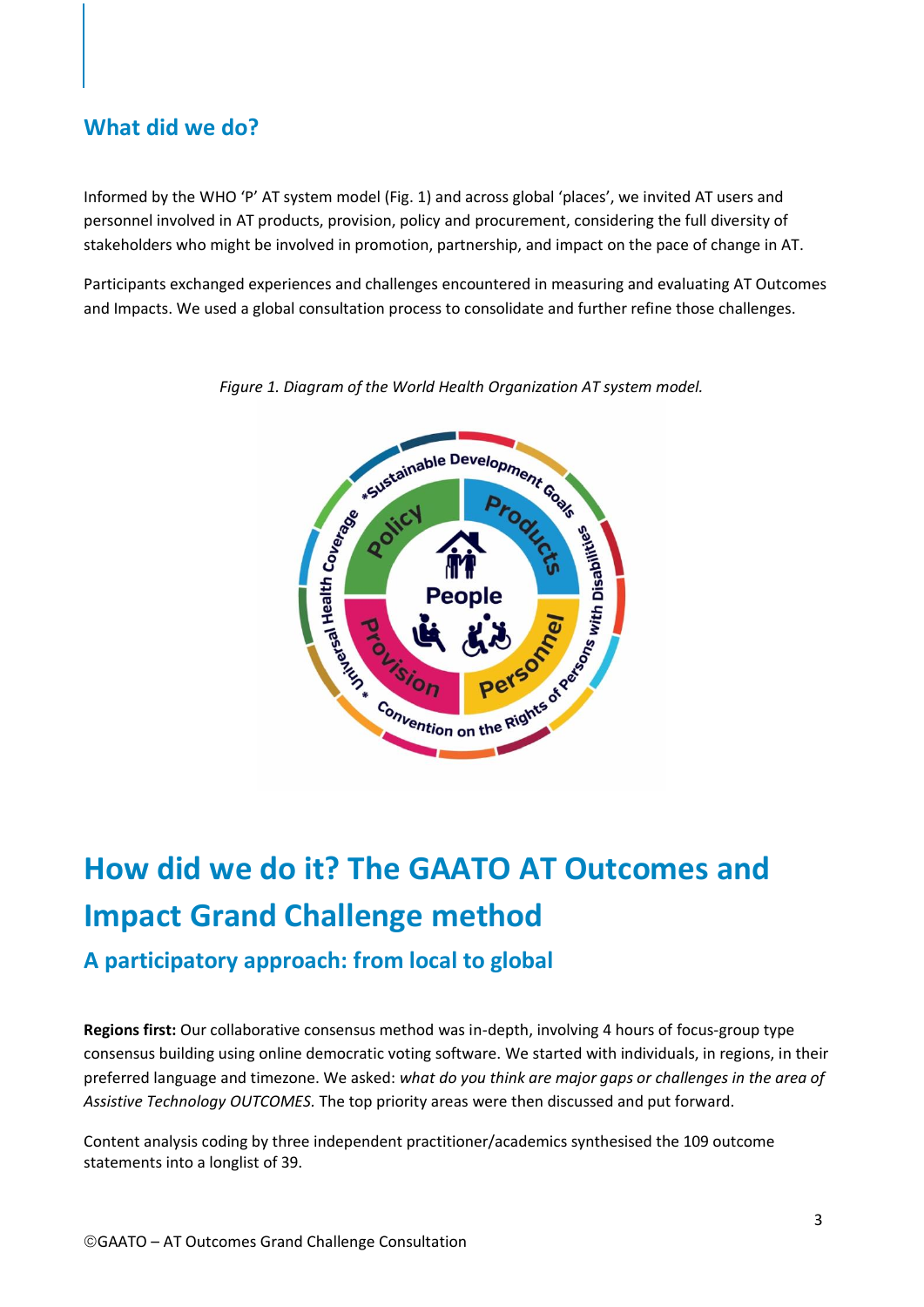Global review: The longlist of 39 outcomes was presented at a global civil society forum<sup>2</sup>, and global stakeholders were invited to a two-phase consensus-building survey process to help refine and deliver a final shortlist.

#### <span id="page-4-0"></span>**An inclusive approach: stakeholder diversity**

Advertising through global networks as well as working with regional partners, we invited the broadest range possible of stakeholders to attend regional consultations<sup>3</sup>. These included stakeholders who were AT users, service providers; AT advisors, AT suppliers, producers, or industry bodies, researchers, educators, supporters or caregivers, and AT innovators/ developers. Settings included industry or manufacture; academic institutions, government hospitals or health systems, civil society organisations (NGO, INGO, OPD), education or school settings, sales/service delivery, training, and others.

#### <span id="page-4-1"></span>**Grand Challenge participants 'hundreds of voices' from around the world…**

**5** GAATO AT Outcomes Working Group volunteers developed the innovative collaborative consensus method

**7** regional leadership teams from all WHO Regions collaborated with the GAATO Working Group to organise, host and document Regional Consultations

**7** Grand Challenge Regional Consultations (Western Pacific; Latin America; Brazil; North America; Europe; Africa; Middle East) were held between August and September 2021

**307** participants from 57 countries participated in 9 languages (English, Mandarin, Japanese; Spanish, Portuguese, Greek, Italian, French, Arabic)

**400** registrants to the Global Disability Summit (Feb 2022)

**31** global stakeholders and regional leaders reviewed and refined the Grand Challenges Longlist across two Surveys in Mar/Apr 2022

#### **Hundreds of voices contributed to the Global Grand Challenges in AT Outcomes and Impact**

<sup>2</sup> <https://www.globaldisabilitysummit.org/pages/global-disability-summit-2022-norway>

<sup>&</sup>lt;sup>3</sup> up to our technical capacity limit of 100 per session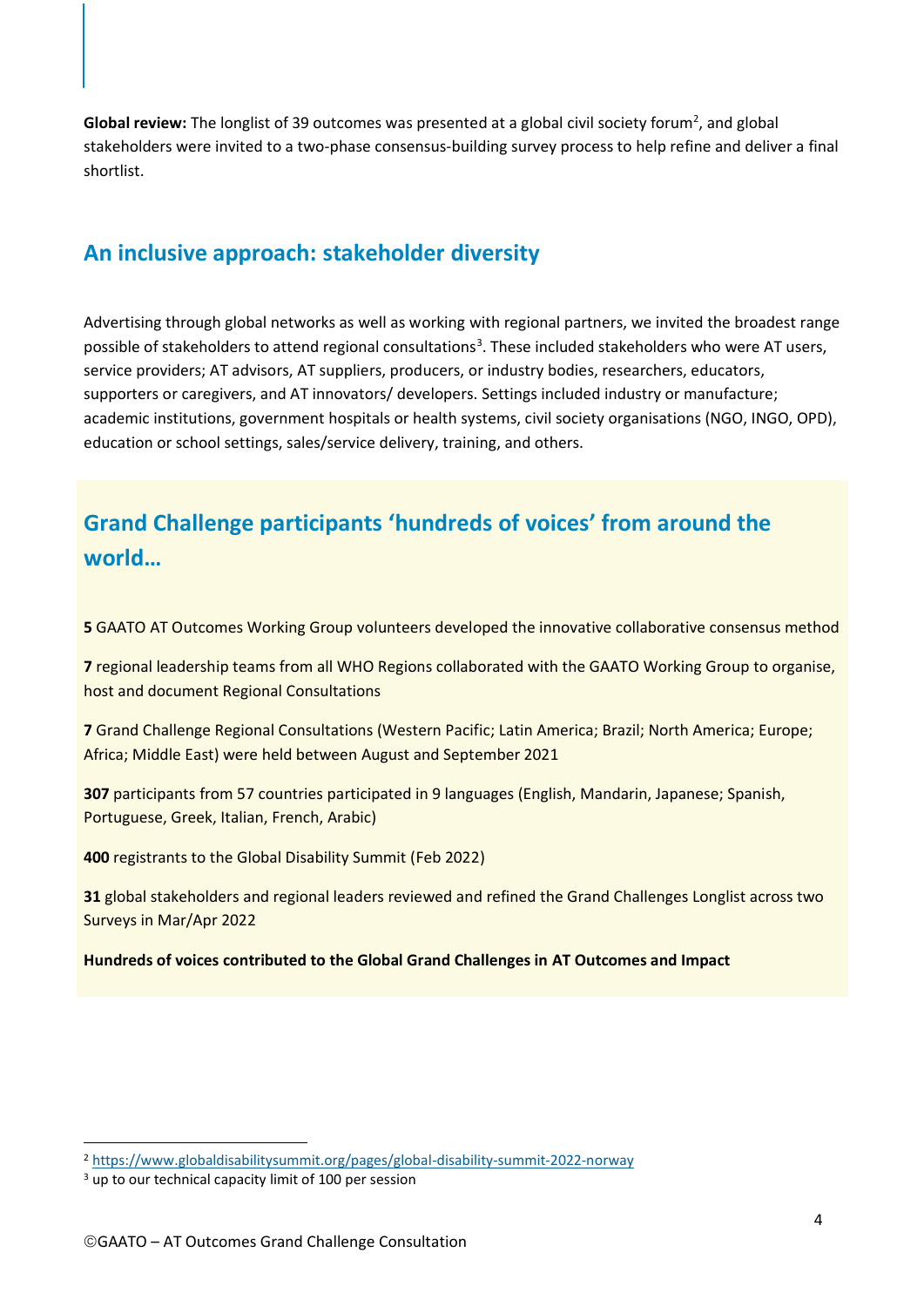# <span id="page-5-0"></span>**Grand Challenge Results – our longlist** *and* **shortlist of Grand Challenges**

- Regional consultations 109 separate outcome statements and multiple statements on other factors influencing our ability to achieve AT outcomes
- Consolidation phase to a longlist of 39 outcome challenge statements
- Global consultations

**SURVEY 1** to bring 39 down to a shortlist - but no consensus regarding outcome areas to be combined or eliminated.

**SURVEY 2** to comment on shortlist expressed in Impact model of AT Outcomes, coherence for longlist, and any narrative.

#### <span id="page-5-1"></span>**The Six GAATO AT Outcomes Grand Challenges**

This shortlist of 6 Grand Challenges has been achieved through a global consultation process. The shortlist represents a longlist of 39 Challenges drawn from locally led regional consultations across each WHO region, including multiple stakeholders and language groups.

#### **The 6 Grand Challenges**

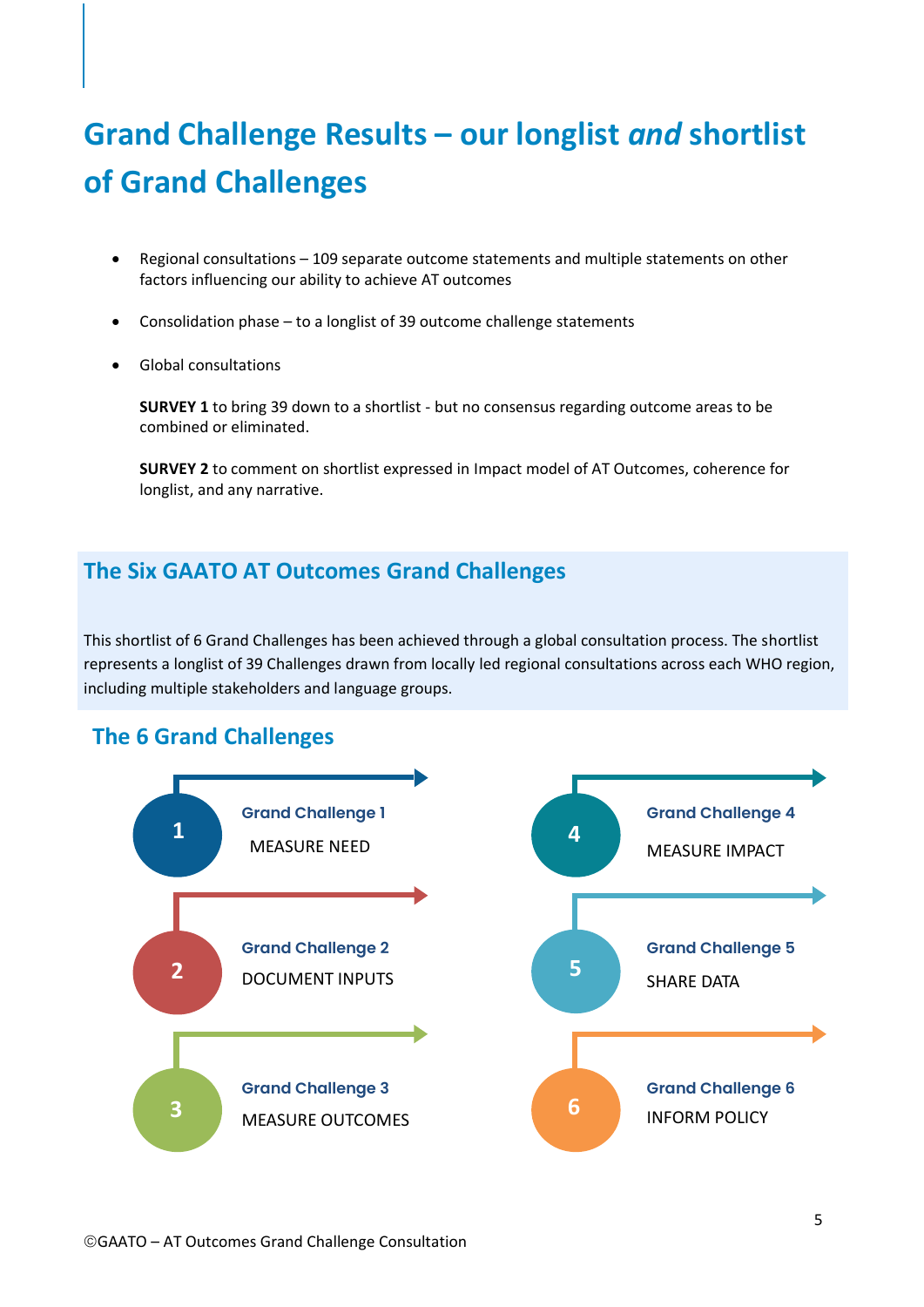#### <span id="page-6-0"></span>**GAATO Outcomes and Impact Model -** *'Drive the Change'*



Figure 2. GAATO Outcomes and Impact Model - 'Drive the Change' illustrating the connectivity of the 6 Global Grand Challenges in measuring AT outcomes and impacts as determined by the GAATO global consultations 2021-22.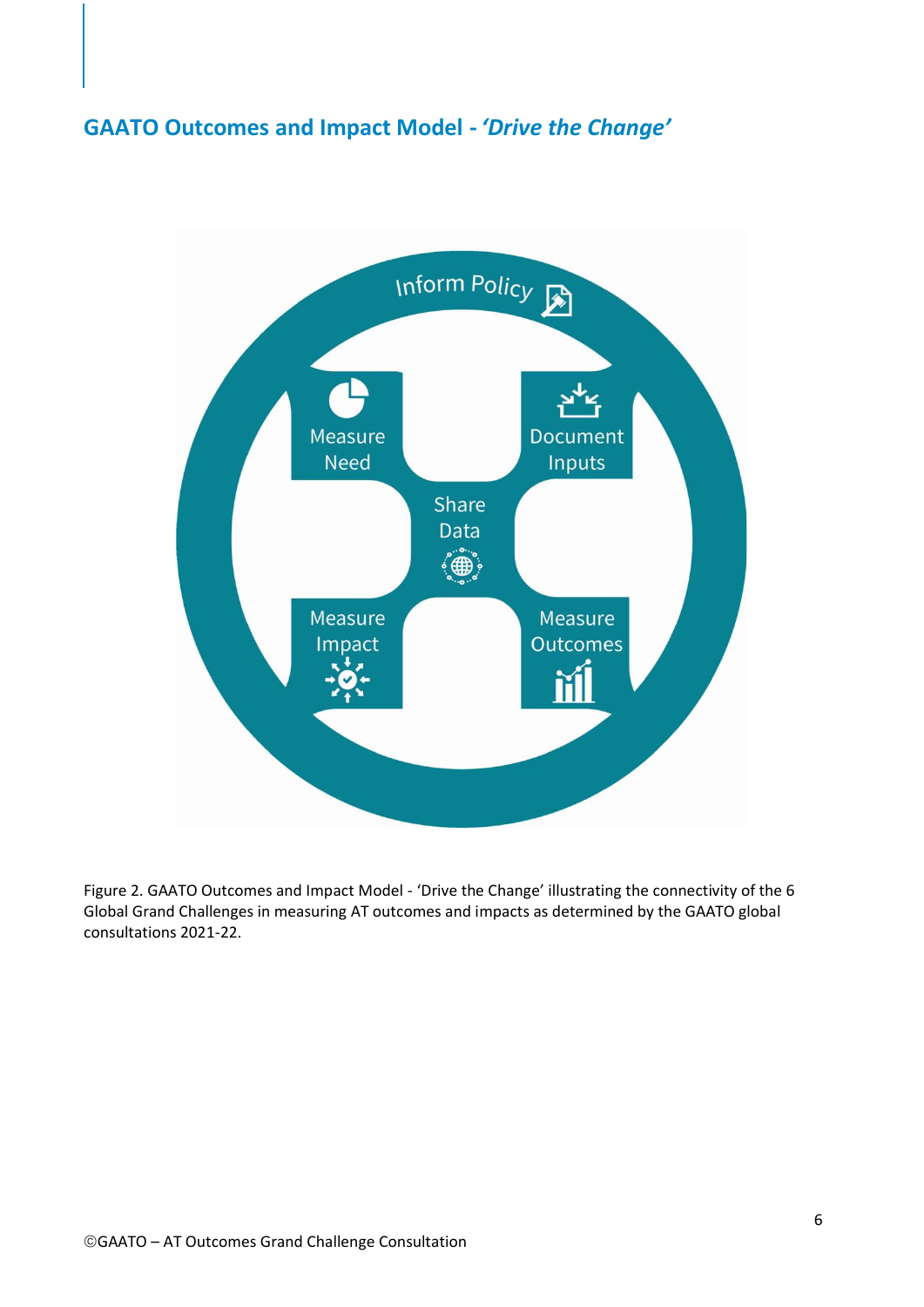#### <span id="page-7-0"></span>**The Longlist of GAATO AT Outcomes Grand Challenges**

- 1. There is limited awareness of the importance of AT outcomes.
- 2. We do not have adequate strategies to direct data collection for research or decision making.
- 3. We do not have adequate methods to measure cost effectiveness of AT, including cost-effectiveness. across the lifespan and the cost of failing to provide AT.
- 4. We do not have adequate approaches to maximize the use of existing data.
- 5. AT personnel do not have adequate education and/or training in outcomes measurement.
- 6. We do not have measures to evaluate the skills of AT personnel, including competency in outcomes measurement.
- 7. We do not integrate clinical experience and expertise well into outcomes measurement.
- 8. Existing outcome measures are not adequate for interdisciplinary use, or in non-health sectors (social services, education etc).
- 9. We do not have outcome measures which address needs across settings (i.e. home and work).
- 10. We do not have systems that use data and evidence to guide selection of assistive products.
- 11. Existing outcome measures do not adequately address all assistive products.
- 12. We do not have adequate systems for monitoring policy related outcomes (e.g. policy effectiveness, economic evaluation).
- 13. We do not have adequate tools to measure supply chain impacts associated with standards and regulation implementation.
- 14. We do not have adequate infrastructure or systems for outcomes data collection.
- 15. In high income countries where AT is considered a right, we often fail to measure outcomes as there is no incentive to do so.
- 16. We do not have methods to measure the impact and potential cost-benefit of emerging and disruptive technologies.
- 17. We do not have ways to collect, aggregate, and share data cooperatively on a local, national, regional or global level.
- 18. Existing outcome measures are not standardized or inclusive of different regions, languages, and cultures.
- 19. It is difficult to measure outcomes which are relevant to the perspectives of all stakeholders, including industry.
- 20. Terminology across outcomes and outcome measures are not consistent or standardized.
- 21. Existing outcome measures are not inclusive of a range of client populations.
- 22. It is more difficult to evaluate AT outcomes for a person with more complex needs.
- 23. We do not have evidence of reliability and validity of existing outcome measures.
- 24. Existing outcome measures do not value both quantitative and qualitative data.
- 25. Existing outcome measures do not adequately capture all stakeholder perspectives on the impact of AT on the life of an AT user in a holistic way, including quality of life, wellbeing, and health.
- 26. It is difficult to measure the impact of assistive technology across the lifespan.
- 27. It is difficult to capture outcomes for people living in rural and remote areas, often due to difficulty completing follow up.
- 28. We often do not have consistent or standardized baseline data to compare with after the implementation of new programs or policies.
- 29. We do not have adequate systems to measure population unmet need.
- 30. It is difficult to measure outcomes consistently across countries with differing income level, resources, and socioeconomic status.
- 31. Data collection is often not incentivized or funded.
- 32. We do not understand which objective indicators are required for decision making and policy development.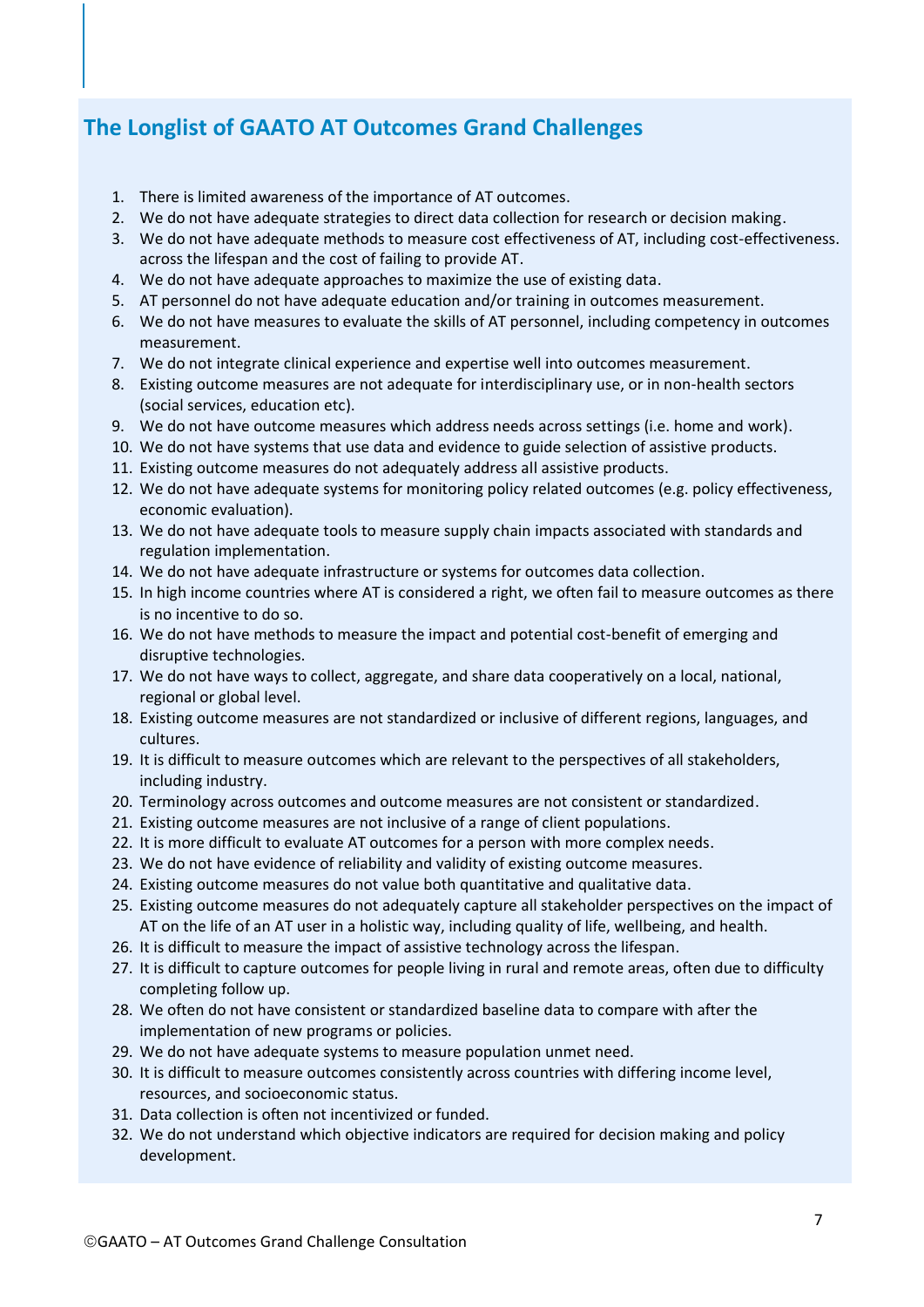- 33. Existing outcome measures do not differentiate well between outcomes related to AT service provision vs. outcomes related to the products themselves.
- 34. We are not well equipped to measure the impact of service provision (including products) on the broader ecosystem around an AT user (e.g. care providers, family, workplaces).
- 35. We do not have adequate tools to measure how usability affects assistive product outcomes.
- 36. It is unclear who is responsible for collecting outcomes data in the service provision process.
- 37. Even where data does exist, those who collect it often do not have the necessary expertise to analyze and report it.
- 38. Data collection is often driven by academic needs, which may not be practical or useful for the people collecting it on the ground.
- 39. We do not adequately collect and use feedback on products from AT users.

## <span id="page-8-0"></span>**Related outcomes of the Grand Challenge process**

- $\checkmark$  Identified existing and new regional leadership
- $\checkmark$  Brought together stakeholders, many for the first time, in regions
- $\checkmark$  Seeded new and emerging AT communities of practice
- ✓ Provided a platform for a positive engagement from local to global for individuals, Organizations of Persons with Disabilities and other advocates, civil society and non-governmental organizations, Governments, and global coordinating organizations
- $\checkmark$  Demonstrated a model for democratic, multistakeholder action research
- $\checkmark$  Compiled an open access dataset on AT challenges, to support future research and development
- $\checkmark$  Compiled a set of broader, more general AT issues to inform future priority setting
- $\checkmark$  Provided authorship and leadership opportunities

## <span id="page-8-1"></span>**Multi-level implications of the 2022 Grand Challenges**

#### <span id="page-8-2"></span>**The Grand Challenge process:**

- $\checkmark$  Identified existing and new regional leadership
- $\checkmark$  Brought together stakeholders, many for the first time, in regions
- $\checkmark$  Seeded new and emerging AT communities of practice
- $\checkmark$  Provided a platform for a positive engagement from local to global for individuals, Organizations of Persons with Disabilities and other advocates, civil society and non-governmental organizations, Governments, and global coordinating organizations
- ✓ Demonstrated a model for democratic, multistakeholder action research
- ✓ Compiled an open access dataset on AT challenges, to support future research and development
- $\checkmark$  Compiled a set of broader, more general AT issues to inform future priority setting
- $\checkmark$  Provided authorship and leadership opportunities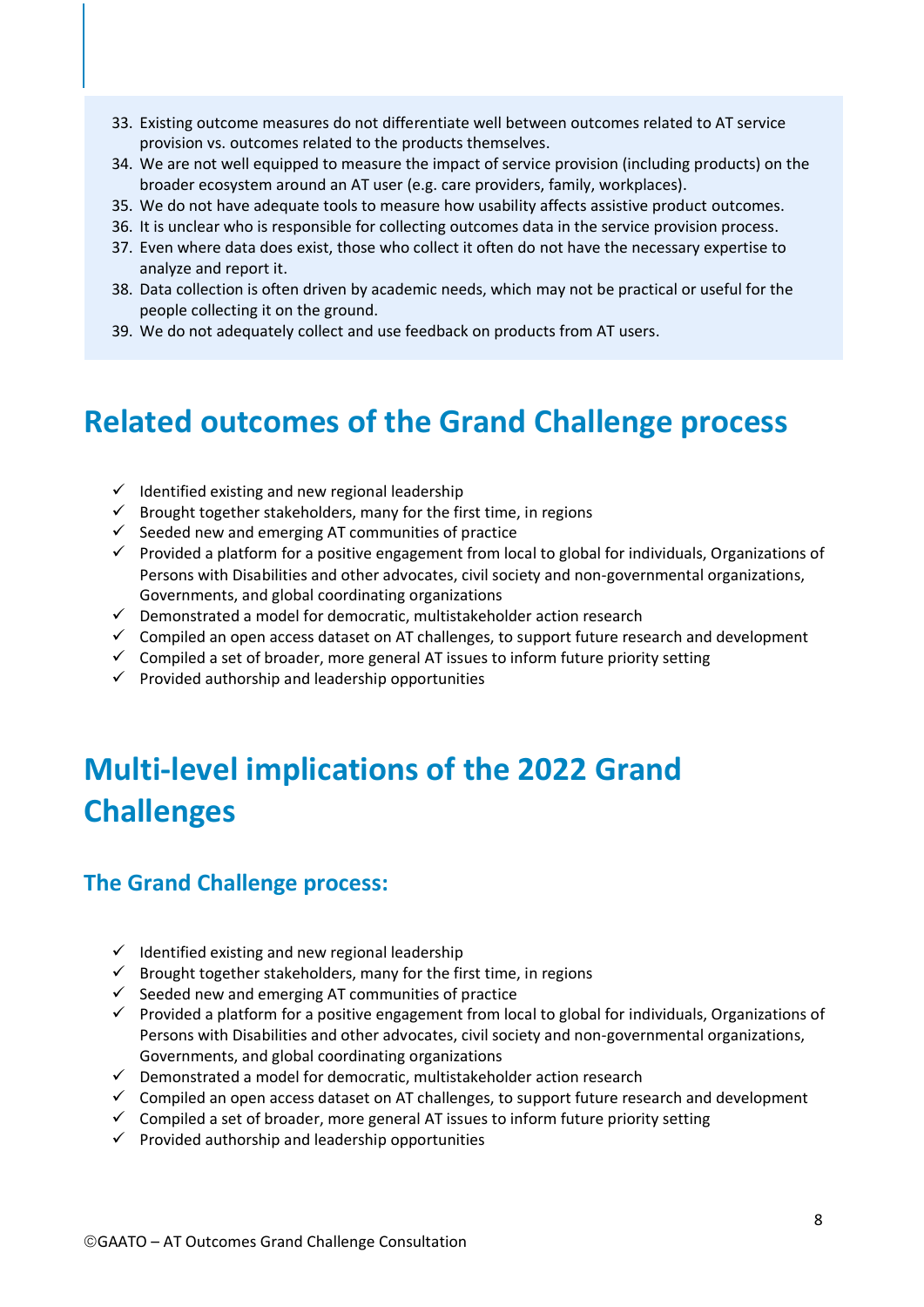#### **The newly identified Grand Challenges enabled GAATO to:**

- $\checkmark$  Develop and describe a snapshot of what is needed to be able to measure assistive technology outcomes and impact at the individual, community, local, national, and global level.
- $\checkmark$  Clarify what people think is needed as tools for data collection, data storage and use, outcomes related systems and their implementation, best practices, and policies.
- ✓ Inform the WHO / UNICEF Global Report on Assistive Technology (2022)
- $\checkmark$  Create and provide a blueprint to ensure AT outcomes actions are appropriate for AT stakeholders in the specific regions.

#### **To address these Grand Challenges, multilevel actions will be required:**

- $\checkmark$  Commitment from governments to evaluate outcomes and impact of AT provision.
- ✓ Commitment from funders and global coordinating bodies to address challenges in AT Outcomes.
- $\checkmark$  Establishment of regional or international research teams to address key challenges through an interdisciplinary approach.
- ✓ Development of a global initiative to share comparable AT need, use, and outcomes data on a regional or global level.
- ✓ Development of novel, or cross-cultural adaptation and validation of existing, AT outcomes tools.
- $\checkmark$  Implementation and knowledge translation of existing AT outcomes tools.

## <span id="page-9-0"></span>**Collateral**

GAATO also hold the following outputs related to this project:

- A web presence for the publicly released Grand Challenge Findings [https://www.gaato.org/grand](https://www.gaato.org/grand-challenges)[challenges](https://www.gaato.org/grand-challenges)
- A full project report which steps through background literature, method and results adhering to academic procedures.
- A detailed research protocol.
- Datasets pertaining to longlist, shortlist, analysis frameworks, and other issues identified.
- Several peer-reviewed publications are planned to report these findings in the scholarly literature.